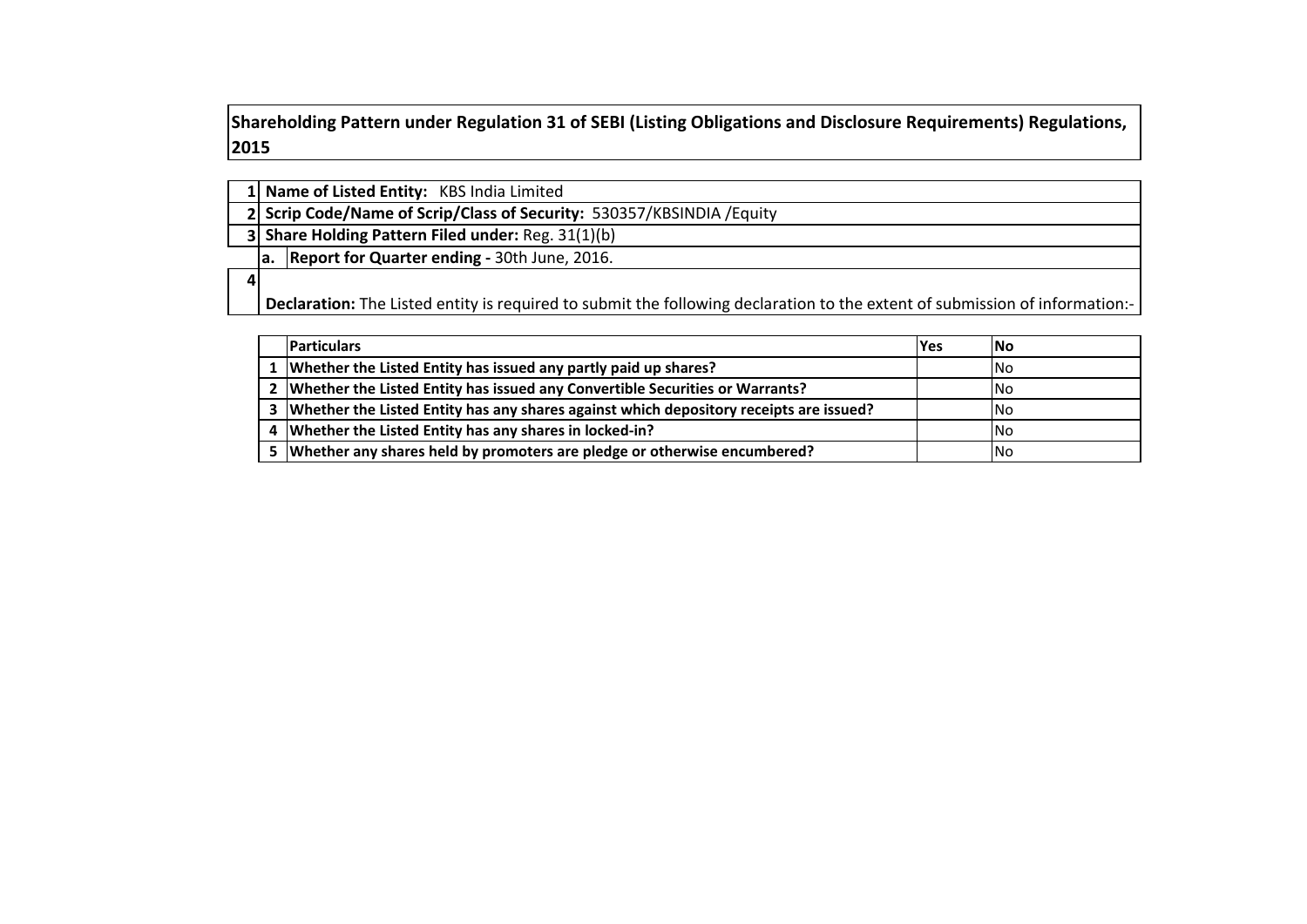|          | asic resultation y statement holding or specified securities |         |                                        |         |                 |                     |                          |                                                         |                   |         |            |                    |                    |                     |               |                         |               |                  |
|----------|--------------------------------------------------------------|---------|----------------------------------------|---------|-----------------|---------------------|--------------------------|---------------------------------------------------------|-------------------|---------|------------|--------------------|--------------------|---------------------|---------------|-------------------------|---------------|------------------|
|          |                                                              |         |                                        |         |                 |                     |                          |                                                         |                   |         |            |                    |                    |                     |               |                         |               |                  |
| Category | <b>Category of shareholder</b>                               | Nos. of | No. of fully                           | No. of  | No. of          | Total nos.          |                          | Sharehold Number of Voting Rights held in each class of |                   |         |            | No. of Shares      | Shareholding,      | Number of Locked in |               | <b>Number of Shares</b> |               | Number of equity |
|          |                                                              |         | shareholders   paid up equity   Partly |         | shares          | shares held         | $\log$ as a % securities |                                                         |                   |         |            | <b>Underlying</b>  | as a %             | shares              |               | pledged or otherwise    |               | shares held in   |
|          |                                                              |         | shares held                            | paid-up | underlying      |                     | of total                 |                                                         |                   |         |            | <b>Outstanding</b> | assuming full      |                     |               | encumbered              |               | dematerialised   |
|          |                                                              |         |                                        | equity  | Depository      |                     | no. of                   | <b>No of Voting Rights</b>                              |                   |         | Total as a | convertible        | conversion of      | <b>No.</b> (a)      | As a % of     | No. (a)                 | As a % of     | 1form            |
|          |                                                              |         |                                        | shares  | <b>Receipts</b> |                     | shares                   |                                                         |                   |         | % of       | securities         | convertible        |                     | total         |                         | total         |                  |
|          |                                                              |         |                                        | held    |                 |                     | (calculate               | <b>Class</b>                                            | Class eg: y Total |         | $(A+B+C)$  | including          | securities (as a   |                     | <b>Shares</b> |                         | <b>Shares</b> |                  |
|          |                                                              |         |                                        |         |                 |                     | d as per                 | <b>Equity</b>                                           |                   |         |            | <b>Warrants</b> )  | percentage of      |                     | held(b)       |                         | held(b)       |                  |
|          |                                                              |         |                                        |         |                 |                     | SCRR,                    |                                                         |                   |         |            |                    | diluted share      |                     |               |                         |               |                  |
|          |                                                              |         |                                        |         |                 |                     | 1957)                    |                                                         |                   |         |            |                    | capital)           |                     |               |                         |               |                  |
|          |                                                              |         |                                        |         |                 |                     | (VIII)As a               |                                                         |                   |         |            |                    | $(XI) = (VII)+(X)$ |                     |               |                         |               |                  |
| (1)      | (II)                                                         | (III)   | (IV)                                   | (V)     | (VI)            | $(VII) =$           | % of                     |                                                         |                   | (IX)    |            | (X)                | As a % of          | (XII)               |               | (XIII)                  |               | (XIV)            |
|          |                                                              |         |                                        |         |                 | $  (IV)+(V)+(VI)  $ | $(A+B+C2)$               |                                                         |                   |         |            |                    | $(A+B+C2)$         |                     |               |                         |               |                  |
| (A)      | <b>Promoter &amp; Promoter Group</b>                         |         | 3113128                                |         |                 | 3113128             | 36.53                    | 3113128                                                 |                   | 3113128 | 36.53      |                    | 36.53              |                     | 0.00          | $\Omega$                | 0.00          | 3113128          |
| (B)      | <b>Public</b>                                                | 759     | 5408060                                |         |                 | 5408060             | 63.47                    | 5408060                                                 |                   | 5408060 | 63.47      |                    | 63.47              |                     | 0.00          | <b>NA</b>               |               | 5264500          |
| (C)      | Non Promoter - Non Public                                    |         |                                        |         |                 |                     | 0.00                     |                                                         |                   |         | 0.00       |                    | 0.00               |                     | 0.00          | <b>NA</b>               |               |                  |
| (C1)     | <b>Shares Underlying DRs</b>                                 |         |                                        |         |                 |                     | 0.00                     |                                                         |                   |         | 0.00       | <b>NA</b>          | 0.00               |                     | 0.00          | <b>NA</b>               |               |                  |
| (C2)     | <b>Shares Held By Employee Trust</b>                         |         |                                        |         |                 |                     |                          |                                                         |                   |         |            |                    |                    |                     |               |                         |               |                  |
|          |                                                              |         |                                        |         |                 |                     | 0.00                     |                                                         |                   |         | 0.00       |                    | 0.00               |                     | 0.00          | <b>NA</b>               |               |                  |
|          | <b>Total</b>                                                 | 764     | 8521188                                |         |                 | 8521188             | 100.00                   | 8521188                                                 |                   | 8521188 | 100.00     |                    | 100.00             |                     | 0.00          |                         | 0 <br>0.00    | 8377628          |

## **KBS India Limited**

**Table I - Summary Statement holding of specified securities**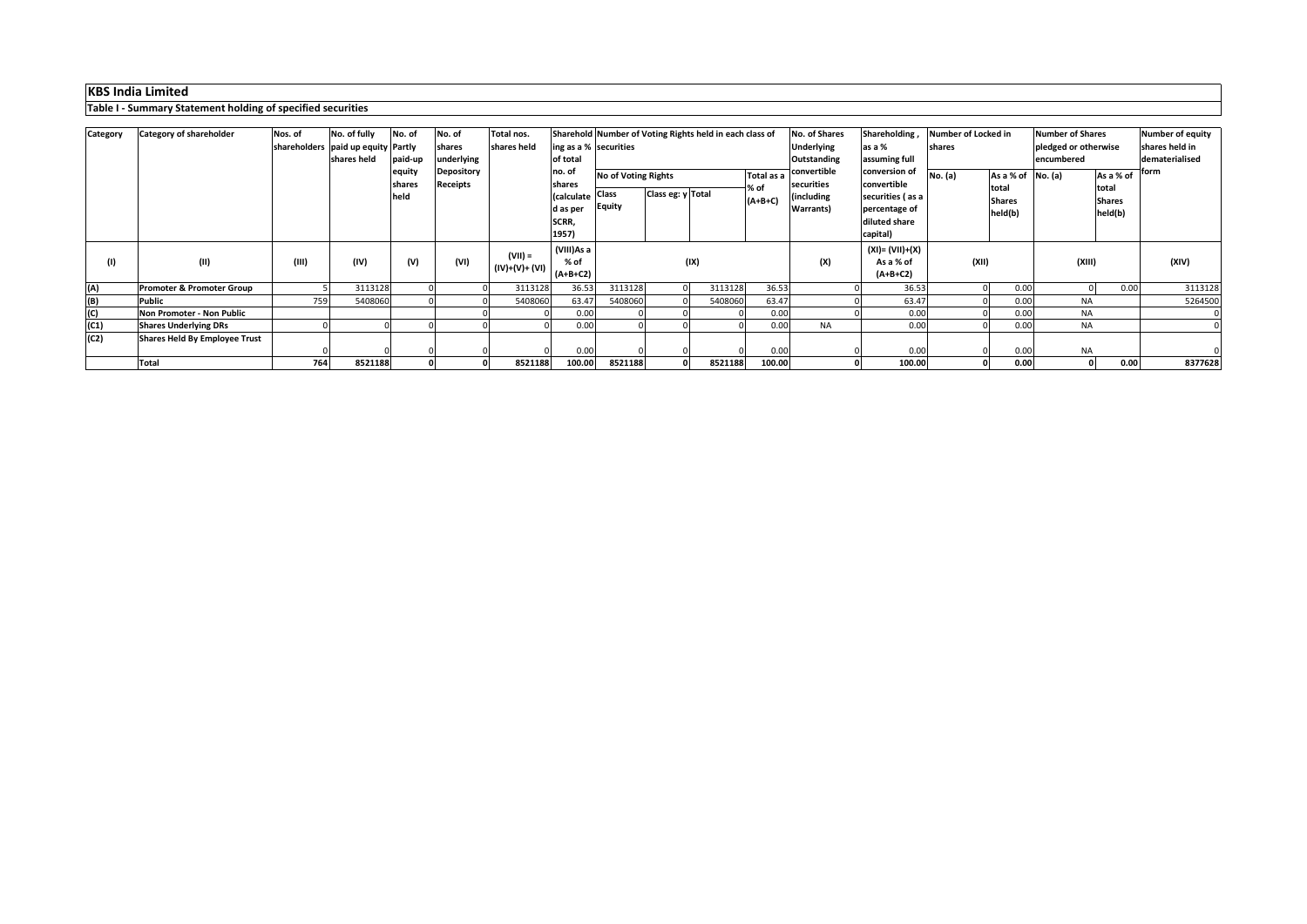|     | Table II (I)(a)- Statement showing shareholding pattern of the Promoter and Promoter Group |                         |                                                             |                          |                                |            |                                               |                                    |             |                                                                         |                              |                                         |                                                                                          |                                                     |                                     |                                                                             |
|-----|--------------------------------------------------------------------------------------------|-------------------------|-------------------------------------------------------------|--------------------------|--------------------------------|------------|-----------------------------------------------|------------------------------------|-------------|-------------------------------------------------------------------------|------------------------------|-----------------------------------------|------------------------------------------------------------------------------------------|-----------------------------------------------------|-------------------------------------|-----------------------------------------------------------------------------|
|     | <b>Category &amp; Name of the</b><br>Shareholders                                          | Nos. of<br>shareholders | No. of fully paid No. of<br>up equity shares Partly<br>held | paid-up                  | No. of<br>shares<br>underlyin  | Total nos. | shares heldS as a % of total<br>no. of shares |                                    |             | Shareholding   Number of Voting Rights held in each class of securities |                              | <b>Underlying</b><br><b>Outstanding</b> | No. of Shares Shareholding, as a % Number of Locked in<br>assuming full<br>conversion of | shares                                              | encumbered                          | Number of Shares Number of<br>pledged or otherwise equity shares<br>held in |
|     |                                                                                            |                         |                                                             | equity<br>shares<br>held | <b>Depositor</b><br>y Receipts |            | per SCRR,<br>1957)                            | (calculated as No of Voting Rights |             |                                                                         | Total as a %<br>$of (A+B+C)$ | convertible<br>securities<br>(including | convertible securities No. (a)<br>(as a percentage of<br>diluted share capital)          | As a % of $\vert$ No. (a)<br>total<br><b>Shares</b> | As a % of<br>total<br><b>Shares</b> | dematerialise<br>d form                                                     |
|     |                                                                                            |                         |                                                             |                          |                                |            |                                               | <b>Class</b><br><b>Equity</b>      | Class eg: y | <b>Total</b>                                                            |                              | <b>Warrants</b> )                       |                                                                                          | held(b)                                             | held(b)                             |                                                                             |
|     | Indian                                                                                     |                         |                                                             |                          |                                |            |                                               |                                    |             |                                                                         |                              |                                         |                                                                                          |                                                     |                                     |                                                                             |
|     | Individuals / Hindu Undivided                                                              |                         |                                                             |                          |                                |            |                                               |                                    |             |                                                                         |                              |                                         |                                                                                          |                                                     |                                     |                                                                             |
| (a) | Family                                                                                     |                         | 3113128                                                     |                          |                                | 3113128    | 36.53                                         | 3113128                            |             | 3113128                                                                 | 36.53                        |                                         | 36.53                                                                                    | 0.00                                                | 0.00                                | 3113128                                                                     |
|     | Tushar Suresh Shah                                                                         |                         | 2209688                                                     |                          |                                | 2209688    | 25.93                                         | 2209688                            |             | 2209688                                                                 | 25.93                        |                                         | 25.93                                                                                    | 0.00                                                | 0.00                                | 2209688                                                                     |
|     | Madhu Suresh Shah                                                                          |                         | 881220                                                      |                          |                                | 881220     | 10.34                                         | 881220                             |             | 881220                                                                  | 10.34                        |                                         | 10.34                                                                                    | 0.00                                                | 0.00                                | 881220                                                                      |
|     | Tanya Tushar Shah                                                                          |                         | 20000                                                       |                          |                                | 20000      | 0.23                                          | 20000                              |             | 20000                                                                   | 0.23                         |                                         | 0.23                                                                                     | 0.00                                                | 0.00                                | 20000                                                                       |
|     | Namita Tushar Shah                                                                         |                         | 1120                                                        |                          |                                | 1120       | 0.01                                          | 1120                               |             | 1120                                                                    | 0.01                         |                                         | 0.01                                                                                     | 0.00                                                | 0.00                                | 1120                                                                        |
|     | <b>Tanay Tushar Shah</b>                                                                   |                         | 1100                                                        |                          |                                | 1100       | 0.01                                          | 1100                               |             | 1100                                                                    | 0.01                         |                                         | 0.01                                                                                     | 0.00                                                | 0.00                                | 1100                                                                        |
|     | <b>Central Government / State</b>                                                          |                         |                                                             |                          |                                |            |                                               |                                    |             |                                                                         |                              |                                         |                                                                                          |                                                     |                                     |                                                                             |
| (b) | Government(s)                                                                              |                         |                                                             |                          |                                |            | 0.00                                          |                                    |             |                                                                         | 0.00                         |                                         | 0.00                                                                                     | 0.00                                                | 0.00                                |                                                                             |
| (c) | <b>Financial Institutions / Banks</b>                                                      |                         |                                                             |                          |                                |            | 0.00                                          |                                    |             |                                                                         | 0.00                         |                                         | 0.00                                                                                     | 0.00                                                | 0.00                                |                                                                             |
| (d) | <b>Any Other (Specify)</b>                                                                 |                         |                                                             |                          |                                |            | 0.00                                          |                                    |             |                                                                         | 0.00                         |                                         | 0.00                                                                                     | 0.00                                                | 0.00                                |                                                                             |
|     | Sub Total (A)(1)                                                                           |                         | 3113128                                                     |                          |                                | 3113128    | 36.53                                         | 3113128                            |             | 3113128                                                                 | 36.53                        |                                         | 36.53                                                                                    | 0.00                                                | 0.00                                | 3113128                                                                     |
|     | Foreign                                                                                    |                         |                                                             |                          |                                |            |                                               |                                    |             |                                                                         |                              |                                         |                                                                                          |                                                     |                                     |                                                                             |
|     | <b>Individuals (Non-Resident</b>                                                           |                         |                                                             |                          |                                |            |                                               |                                    |             |                                                                         |                              |                                         |                                                                                          |                                                     |                                     |                                                                             |
|     | Individuals / Foreign                                                                      |                         |                                                             |                          |                                |            |                                               |                                    |             |                                                                         |                              |                                         |                                                                                          |                                                     |                                     |                                                                             |
| (a) | Individuals)                                                                               | 0                       |                                                             |                          |                                |            | 0.00                                          |                                    |             |                                                                         | 0.00<br>0                    |                                         | 0.00                                                                                     | 0.00                                                | 0.00                                |                                                                             |
| (b) | Government                                                                                 |                         |                                                             |                          | $\Omega$                       |            | 0.00                                          |                                    |             |                                                                         | 0.00<br>n l                  |                                         | 0.00                                                                                     | 0.00<br>n                                           | 0.00<br>ΩI                          |                                                                             |
| (c) | <b>Institutions</b>                                                                        |                         |                                                             |                          |                                |            | 0.00                                          |                                    |             |                                                                         | 0.00                         |                                         | 0.00                                                                                     | 0.00                                                | 0.00                                |                                                                             |
| (d) | Foreign Portfolio Investor                                                                 |                         |                                                             |                          |                                |            | 0.00                                          |                                    |             |                                                                         | 0.00                         |                                         | 0.00                                                                                     | 0.00                                                | 0.00                                | $\Omega$                                                                    |
| (e) | Any Other (Specify)                                                                        |                         |                                                             |                          |                                |            | 0.00                                          |                                    |             |                                                                         | 0.00                         |                                         | 0.00                                                                                     | 0.00                                                | 0.00                                | $\Omega$                                                                    |
|     | Sub Total (A)(2)                                                                           |                         |                                                             |                          | n                              |            | 0.00                                          |                                    |             |                                                                         | 0.00                         |                                         | 0.00                                                                                     | 0.00                                                | 0.00                                | $\Omega$                                                                    |
|     | <b>Total Shareholding Of</b><br><b>Promoter And Promoter</b><br>Group (A)= (A)(1)+(A)(2)   |                         | 3113128                                                     |                          |                                | 3113128    | 36.53                                         | 3113128                            | 0l          | 3113128                                                                 | 36.53                        |                                         | 36.53                                                                                    | 0.00                                                | 0.00                                | 3113128                                                                     |

## **KBS India Limited**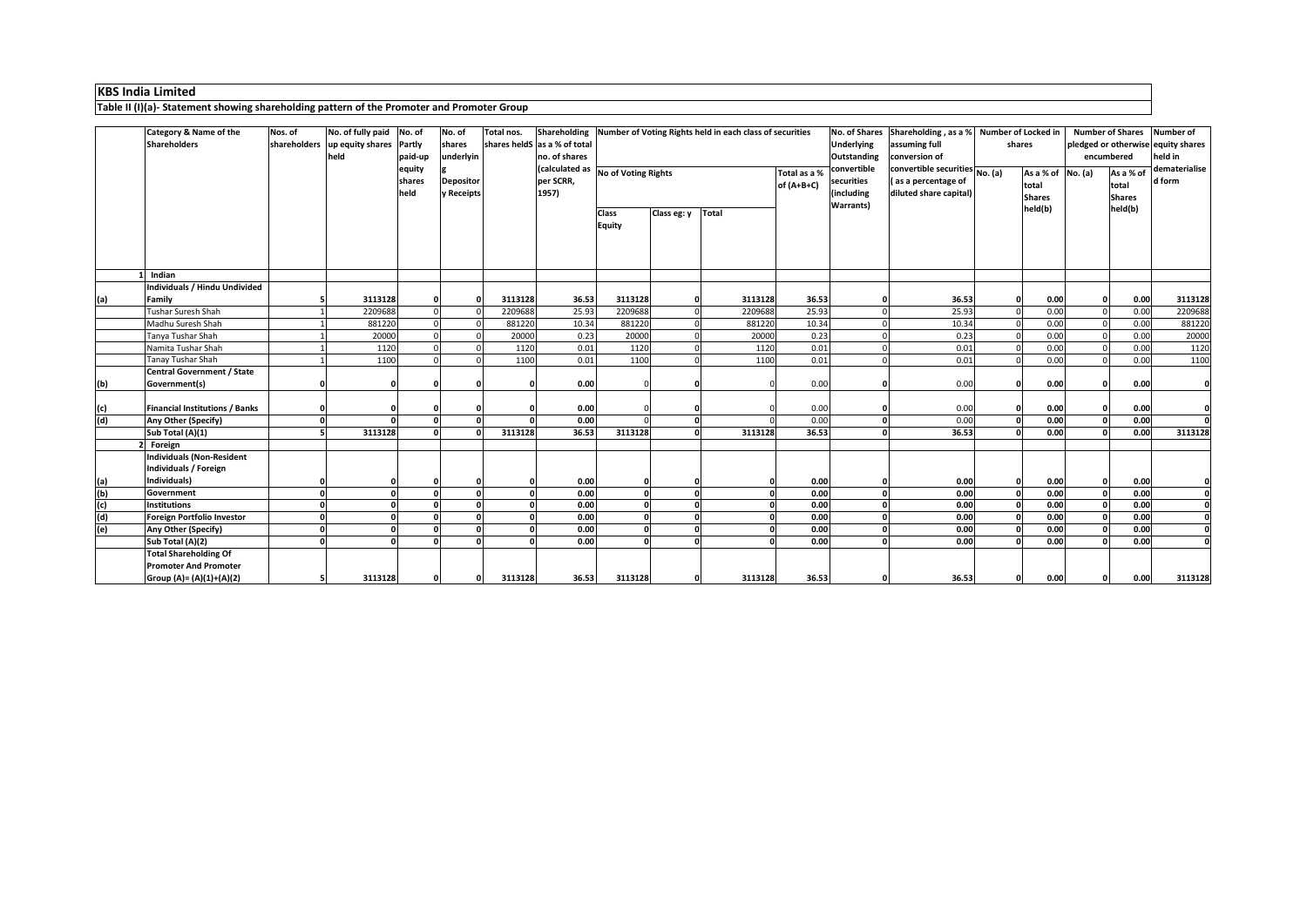| <b>KBS India Limited</b>                                                     |                                                                        |                         |                                          |                                    |                                                  |                            |                                           |                               |                            |                                                             |               |                                  |                                                                |                |                                      |                        |                                                    |                                              |
|------------------------------------------------------------------------------|------------------------------------------------------------------------|-------------------------|------------------------------------------|------------------------------------|--------------------------------------------------|----------------------------|-------------------------------------------|-------------------------------|----------------------------|-------------------------------------------------------------|---------------|----------------------------------|----------------------------------------------------------------|----------------|--------------------------------------|------------------------|----------------------------------------------------|----------------------------------------------|
| Table III - Statement showing shareholding pattern of the Public shareholder |                                                                        |                         |                                          |                                    |                                                  |                            |                                           |                               |                            |                                                             |               |                                  |                                                                |                |                                      |                        |                                                    |                                              |
| Sr.<br>No.                                                                   | <b>Category &amp; Name of</b><br>shareholders                          | Nos. of<br>shareholders | No. of fully<br>paid up<br>equity shares | No. of<br><b>Partly</b><br>paid-up | No. of shares<br>underlying<br><b>Depository</b> | Total nos.<br>shares heldS | Shareholding<br>as a % of<br>total no. of |                               |                            | Number of Voting Rights held in each class of<br>securities |               | <b>Underlying</b><br>Outstanding | No. of Shares Shareholding,<br>as a %<br>assuming full         |                | <b>Number of Locked in</b><br>shares |                        | <b>Number of Shares</b><br>pledged or<br>otherwise | <b>Number of</b><br>equity shares<br>held in |
|                                                                              |                                                                        |                         | held                                     | equity<br>shares                   |                                                  |                            | shares<br>(calculated as                  |                               | <b>No of Voting Rights</b> |                                                             | Total as a %  | convertible<br>securities        | conversion of<br>convertible                                   | <b>No.</b> (a) | As a % of                            | No. (a)                | As a % of                                          | dematerialise<br>d form                      |
|                                                                              |                                                                        |                         |                                          | held                               |                                                  |                            | per SCRR,<br>1957)                        | <b>Class</b><br><b>Equity</b> | Class eg:<br>$\mathbf v$   | <b>Total</b>                                                | of $(A+B+C)$  | (including<br><b>Warrants</b> )  | securities (as a<br>percentage of<br>diluted share<br>capital) |                | total<br><b>Shares</b><br>held(b)    |                        | total<br><b>Shares</b><br>held(b)                  |                                              |
|                                                                              |                                                                        |                         |                                          |                                    |                                                  |                            |                                           |                               |                            |                                                             |               |                                  |                                                                |                |                                      |                        |                                                    |                                              |
| (a)                                                                          | <b>Institutions</b><br>Mutual Fund                                     |                         |                                          |                                    | $\mathbf{0}$                                     | $\mathbf{0}$               | 0.00                                      | 0                             |                            |                                                             | 0.00          |                                  | 0.00                                                           |                | 0.00                                 | <b>NA</b>              |                                                    |                                              |
| (b)                                                                          | <b>Venture Capital Funds</b>                                           |                         |                                          |                                    | $\Omega$                                         | $\mathbf{0}$               | 0.00                                      | $\mathbf{0}$                  |                            |                                                             | 0.00          |                                  | 0.00                                                           |                | 0.00                                 | <b>NA</b>              |                                                    |                                              |
| (c)                                                                          | Alternate Investment Funds                                             |                         |                                          |                                    | $\Omega$                                         | $\Omega$                   | 0.00                                      | $\Omega$                      | $\Omega$                   |                                                             | 0.00          |                                  | 0.00                                                           |                | 0.00                                 | <b>NA</b>              |                                                    |                                              |
|                                                                              | <b>Foreign Venture Capital</b><br>Investors                            |                         |                                          |                                    |                                                  |                            | 0.00                                      |                               |                            |                                                             | 0.00          |                                  | 0.00                                                           |                | 0.00                                 | <b>NA</b>              |                                                    |                                              |
| $\frac{d}{e}$                                                                | <b>Foreign Portfolio Investor</b>                                      |                         |                                          |                                    | $\mathbf 0$                                      | $\Omega$                   | 0.00                                      | $\mathbf 0$                   |                            |                                                             | 0.00          |                                  | 0.00                                                           |                | 0.00                                 | <b>NA</b>              |                                                    |                                              |
| (f)                                                                          | <b>Financial Institutions / Banks</b>                                  |                         |                                          |                                    | $\mathbf 0$                                      | 0l                         | 0.00                                      | 0                             |                            |                                                             | 0.00          |                                  | 0.00                                                           |                | 0.00                                 | <b>NA</b>              |                                                    |                                              |
| (g)                                                                          | Insurance Companies                                                    |                         |                                          |                                    | 0                                                | $\Omega$                   | 0.00                                      | $\mathbf{0}$                  |                            |                                                             | 0.00          |                                  | 0.00                                                           |                | 0.00                                 | <b>NA</b>              |                                                    |                                              |
| (h)                                                                          | <b>Provident Funds/ Pension Funds</b>                                  |                         |                                          |                                    |                                                  |                            | 0.00                                      | 0                             |                            |                                                             | 0.00          |                                  | 0.00                                                           |                | 0.00                                 | <b>NA</b>              |                                                    |                                              |
| (i)                                                                          | <b>Any Other (Specify)</b>                                             |                         |                                          |                                    | $\Omega$                                         | $\Omega$                   | 0.00                                      | $\mathbf 0$                   |                            |                                                             | 0.00          |                                  | 0.00                                                           |                | 0.00                                 | <b>NA</b>              |                                                    |                                              |
|                                                                              | <b>Foreign Institutional Investors</b>                                 |                         |                                          |                                    |                                                  | υι                         | 0.00                                      |                               |                            |                                                             | 0.00          |                                  | 0.00                                                           |                | 0.00                                 | <b>NA</b>              |                                                    |                                              |
|                                                                              |                                                                        |                         |                                          |                                    | $\Omega$                                         | $\Omega$                   | 0.00                                      | $\Omega$                      |                            |                                                             | 0.00          |                                  | 0.00                                                           |                | 0.00                                 | <b>NA</b>              |                                                    |                                              |
|                                                                              | Sub Total (B)(1)                                                       |                         |                                          | $\Omega$                           | 0l                                               | $\Omega$                   | 0.00                                      | $\Omega$                      | - Ol                       |                                                             | 0.00          |                                  | 0.00                                                           |                | 0.00                                 | <b>NA</b>              |                                                    |                                              |
|                                                                              | <b>Central Government/ State</b><br>Government(s)/ President of        |                         |                                          |                                    |                                                  |                            |                                           |                               |                            |                                                             |               |                                  |                                                                |                |                                      |                        |                                                    |                                              |
|                                                                              | lndia!<br>Sub Total (B)(2)                                             | ſ                       |                                          | $\mathbf{0}$                       | 0l                                               | 0l                         | 0.00<br>0.00                              | $\mathbf{0}$                  | $\Omega$                   |                                                             | 0.00<br>0.00  |                                  | 0.00<br>0.00                                                   |                | 0.00<br>0.00                         | <b>NA</b><br><b>NA</b> |                                                    | <sup>0</sup>                                 |
|                                                                              | <b>Non-Institutions</b>                                                |                         |                                          |                                    |                                                  |                            |                                           |                               |                            |                                                             |               |                                  |                                                                |                |                                      |                        |                                                    |                                              |
| (a)                                                                          | Individuals                                                            | 703                     | 3277897                                  | $\Omega$                           | $\Omega$                                         | 3277897                    | 38.47                                     | 3277897                       |                            | 3277897                                                     | 38.47         |                                  | 38.47                                                          |                | 0.00                                 | <b>NA</b>              |                                                    | 3134437                                      |
|                                                                              | . Individual shareholders holding<br>nominal share capital up to Rs. 2 |                         |                                          |                                    |                                                  |                            |                                           |                               |                            |                                                             |               |                                  |                                                                |                |                                      |                        |                                                    |                                              |
|                                                                              | lakhs.<br>ii. Individual shareholders                                  | 686                     | 864840                                   |                                    |                                                  | 864840                     | 10.15                                     | 864840                        | -01                        | 864840                                                      | 10.15         |                                  | 10.15                                                          |                | 0.00                                 | <b>NA</b>              |                                                    | 746380                                       |
|                                                                              | holding nominal share capital in                                       |                         |                                          |                                    |                                                  |                            |                                           |                               |                            |                                                             |               |                                  |                                                                |                |                                      |                        |                                                    |                                              |
|                                                                              | excess of Rs. 2 lakhs.<br>Bhavana Mukesh Motasha                       | 17                      | 2413057<br>432149                        | $\Omega$                           | <sup>0</sup><br>$\Omega$                         | 2413057<br>432149          | 28.32<br>5.07                             | 2413057<br>432149             | -0 l                       | 2413057<br>432149                                           | 28.32<br>5.07 |                                  | 28.32<br>5.07                                                  |                | 0.00<br>0.00                         | <b>NA</b><br><b>NA</b> |                                                    | 2388057<br>432149                            |
|                                                                              | Sandeep P Shah                                                         |                         | 432143                                   | $\Omega$                           | $\overline{0}$                                   | 432143                     | 5.07                                      | 432143                        |                            | 432143                                                      | 5.07          |                                  | 5.07                                                           |                | 0.00                                 | <b>NA</b>              |                                                    | 432143                                       |
|                                                                              | Yogesh H Chandawala                                                    |                         | 1047769                                  |                                    |                                                  | 1047769                    | 12.30                                     | 1047769                       |                            | 1047769                                                     | 12.30         |                                  | 12.30                                                          |                | 0.00                                 | <b>NA</b>              |                                                    | 1047769                                      |
| (b)                                                                          | <b>NBFCs registered with RBI</b>                                       |                         |                                          |                                    |                                                  | $\overline{0}$             | 0.00                                      |                               |                            |                                                             | 0.00          |                                  | 0.00                                                           |                | 0.00                                 | <b>NA</b>              |                                                    | $\mathbf{0}$                                 |
| (c)                                                                          | <b>Employee Trusts</b>                                                 |                         |                                          |                                    | 0l                                               | $\Omega$                   | 0.00                                      | $\mathbf{0}$                  |                            |                                                             | 0.00          |                                  | 0.00                                                           |                | 0.00                                 | <b>NA</b>              |                                                    |                                              |
|                                                                              | <b>Overseas Depositories (holding</b>                                  |                         |                                          |                                    |                                                  |                            |                                           |                               |                            |                                                             |               |                                  |                                                                |                |                                      | <b>NA</b>              |                                                    |                                              |
| (d)<br>(e)                                                                   | <b>DRs</b> ) (balancing figure)<br>Any Other (Specify)                 | 56                      | 2130163                                  | 0l                                 | 0l                                               | 2130163                    | 0.00<br>25.00                             | 2130163                       | 0.0000                     | 2130163                                                     | 0.00<br>25.00 | 0.0000                           | 0.00<br>25.00                                                  | 0.0000         | 0.00<br>0.00                         | <b>NA</b>              |                                                    | 2130063                                      |
|                                                                              |                                                                        |                         |                                          |                                    |                                                  |                            |                                           |                               |                            |                                                             |               |                                  |                                                                |                |                                      |                        |                                                    |                                              |
|                                                                              | <b>Directors &amp; Directors Relatives</b>                             |                         | 900000                                   |                                    | 0l                                               | 900000                     | 10.56                                     | 900000                        | -0 l                       | 900000                                                      | 10.56         |                                  | 10.56                                                          |                | 0.00                                 | <b>NA</b>              |                                                    | 900000                                       |
|                                                                              | Ketan Babulal Shah<br><b>Hindu Undivided Family</b>                    | 19                      | 900000<br>295127                         | $\Omega$<br>$\mathbf{0}$           | 0 <br>0l                                         | 900000<br>295127           | 10.56<br>3.46                             | 900000<br>295127              | n                          | 900000<br>295127                                            | 10.56<br>3.46 |                                  | 10.56<br>3.46                                                  |                | 0.00<br>0.00                         | <b>NA</b><br><b>NA</b> |                                                    | 900000<br>295127                             |
|                                                                              | Manoj Bhimshi Gala                                                     |                         | 186430                                   | $\Omega$                           | 0                                                | 186430                     | 2.19                                      | 186430                        |                            | 186430                                                      | 2.19          |                                  | 2.19                                                           |                | 0.00                                 | <b>NA</b>              |                                                    | 186430                                       |
|                                                                              | Non Resident Indians (Repat)                                           |                         | 35951                                    |                                    | Οl                                               | 35951                      | 0.42                                      | 35951                         |                            | 35951                                                       | 0.42          |                                  | 0.42                                                           |                | 0.00                                 | <b>NA</b>              |                                                    | 35951                                        |
|                                                                              | <b>Clearing Member</b>                                                 |                         | 627911                                   |                                    | $\mathbf 0$                                      | 627911                     | 7.37                                      | 627911                        |                            | 627911                                                      | 7.37          |                                  | 7.37                                                           |                | 0.00                                 | <b>NA</b>              |                                                    | 627911                                       |
|                                                                              | Sykes & Ray Equities (I) Ltd.                                          |                         | 481708                                   | 0                                  | 0                                                | 481708                     | 5.65                                      | 481708                        | $\overline{0}$             | 481708                                                      | 5.65          |                                  | 5.65                                                           | $\overline{0}$ | 0.00                                 | <b>NA</b>              |                                                    | 481708                                       |
|                                                                              | Sykes & Ray Equities (I) Ltd -<br><b>Client Deposit</b>                |                         | 137793                                   | $\Omega$                           | $\Omega$                                         | 137793                     | 1.62                                      | 137793                        | $\overline{0}$             | 137793                                                      | 1.62          |                                  | 1.62                                                           |                | 0.00                                 | <b>NA</b>              |                                                    | 137793                                       |
|                                                                              | <b>Bodies Corporate</b>                                                | 28                      | 271174                                   | 0                                  | 0                                                | 271174                     | 3.18                                      | 271174                        | -01                        | 271174                                                      | 3.18          |                                  | 3.18                                                           |                | 0.00                                 | <b>NA</b>              |                                                    | 271074                                       |
|                                                                              | Swastika Investmart Limited<br>Sub Total (B)(3)                        | 759                     | 137100<br>5408060                        | $\Omega$<br>$\mathbf 0$            | $\overline{0}$<br> 0                             | 137100<br>5408060          | 1.61<br>63.47                             | 137100<br>5408060             |                            | 137100<br>5408060                                           | 1.61<br>63.47 |                                  | 1.61<br>63.47                                                  |                | 0.00<br>0.00                         | <b>NA</b><br><b>NA</b> |                                                    | 137100<br>5264500                            |
|                                                                              | Total Public Shareholding (B)=                                         |                         |                                          |                                    |                                                  |                            |                                           |                               |                            |                                                             |               |                                  |                                                                |                |                                      |                        |                                                    |                                              |
|                                                                              | $ (B)(1)+(B)(2)+(B)(3) $                                               | 759                     | 5408060                                  |                                    | 0l                                               | 5408060                    | 63.47                                     | 5408060                       | -OI                        | 5408060                                                     | 63.47         |                                  | 63.47                                                          |                | 0.00                                 | <b>NA</b>              |                                                    | 5264500                                      |

| Table III - Statement showing shareholding pattern of the Public shareholder<br>No. of Shares Shareholding,<br>No. of fully<br>No. of shares<br>Shareholding<br>Number of Voting Rights held in each class of<br><b>Number of Locked in</b><br>Number of Shares<br><b>Number of</b><br>Sr.<br><b>Category &amp; Name of</b><br>Total nos.<br>Nos. of<br>No. of<br>shareholders<br>shareholders<br>paid up<br>underlying<br>shares heldS<br>as a % of<br><b>Underlying</b><br><b>Partly</b><br>securities<br>as a %<br>shares<br>pledged or<br>equity shares<br>No.<br>held in<br><b>Depository</b><br>total no. of<br>Outstanding<br>assuming full<br>otherwise<br>equity shares<br>paid-up<br>convertible<br>held<br>shares<br>conversion of<br>equity<br>No of Voting Rights<br>Total as a %<br><b>No.</b> (a)<br>No. (a)<br>As a % of<br>As a % of<br>securities<br>convertible<br>(calculated as<br>d form<br>shares<br>of $(A+B+C)$<br>total<br>total<br>per SCRR,<br>(including<br>securities (as a<br>held<br><b>Class</b><br>Class eg:<br><b>Total</b><br><b>Shares</b><br><b>Shares</b><br>1957)<br>percentage of<br><b>Warrants</b> )<br><b>Equity</b><br>held(b)<br>held(b)<br>diluted share<br>capital)<br><b>Institutions</b><br>Mutual Fund<br>0.00<br>0.00<br>0.00<br>0.00<br><b>NA</b><br>(a)<br>$\Omega$<br>$\mathbf{0}$<br>0l<br><b>Venture Capital Funds</b><br>0.00<br>0.00<br>0.00<br>0.00<br><b>NA</b><br>$\Omega$<br>0.00<br>0.00<br>0.00<br>0.00<br><b>NA</b><br><b>Alternate Investment Funds</b><br>$\Omega$<br>0l<br><b>Foreign Venture Capital</b><br>Investors<br>0.00<br>0.00<br>0.00<br><b>NA</b><br>0.00<br>0.00<br>0.00<br>0.00<br>0.00<br>(e)<br>Foreign Portfolio Investor<br><b>NA</b><br>0l<br>$\Omega$<br>$\mathbf{0}$<br><b>Financial Institutions / Banks</b><br>0.00<br>0.00<br>0.00<br>0.00<br><b>NA</b><br>$\mathbf{0}$<br>0.00<br><b>Insurance Companies</b><br>0.00<br><sup>0</sup><br>0.00<br>0.00<br><b>NA</b><br>0<br>$\Omega$<br><b>Provident Funds/ Pension Funds</b><br>0.00<br>0.00<br>0.00<br>0.00<br><b>NA</b><br>Any Other (Specify)<br>0.00<br>0.00<br>0.00<br>0.00<br><b>NA</b><br>ŋ<br>0.00<br>0.00<br><b>Foreign Institutional Investors</b><br>0.00<br>0.00<br><b>NA</b><br>0.00<br>0.00<br>0.00<br>0.00<br><b>NA</b><br>0.00<br>0.00<br>Sub Total (B)(1)<br>0.00<br>0.00<br><b>NA</b><br>$\mathbf{0}$<br>ŋ<br>0l<br>$\Omega$<br>∩<br><b>Central Government/ State</b><br>Government(s)/ President of<br>$2$  India<br>0.00<br>0.00<br>0.00<br>0.00<br><b>NA</b><br>Sub Total (B)(2)<br>0.00<br>$\Omega$<br>0.00<br>0.00<br>0.00<br><b>NA</b><br>ŋ<br>0l<br>$\Omega$<br><b>Non-Institutions</b><br><b>Individuals</b><br>703<br>3277897<br>3277897<br>38.47<br>3277897<br>3277897<br>38.47<br>38.47<br>0.00<br><b>NA</b><br>3134437<br>(a)<br>0<br>$\Omega$<br>. Individual shareholders holding<br>nominal share capital up to Rs. 2<br><b>NA</b><br>lakhs.<br>686<br>864840<br>864840<br>10.15<br>864840<br>864840<br>10.15<br>10.15<br>0.00<br>0l<br>ΩI<br>ii. Individual shareholders<br>holding nominal share capital in<br>excess of Rs. 2 lakhs.<br>2413057<br>2413057<br>28.32<br>2413057<br>2413057<br>28.32<br>28.32<br>0.00<br><b>NA</b><br>2388057<br>17<br>0l<br>Bhavana Mukesh Motasha<br>432149<br>5.07<br>432149<br>5.07<br>5.07<br>0.00<br><b>NA</b><br>432149<br>432149<br>432149<br>5.07<br>5.07<br>Sandeep P Shah<br>432143<br>432143<br>432143<br>432143<br>5.07<br>0.00<br>432143<br><b>NA</b><br>0.00<br>Yogesh H Chandawala<br>12.30<br>1047769<br>1047769<br>12.30<br>12.30<br>1047769<br>1047769<br><b>NA</b><br>1047769<br>0.00<br><b>NBFCs registered with RBI</b><br>0.00<br>0.00<br>0.00<br><b>NA</b><br>$\Omega$<br>n<br>0.00<br>0.00<br>$\Omega$<br>0.00<br>0.00<br><b>NA</b><br><b>Employee Trusts</b><br>$\mathbf{0}$<br>$\mathbf{0}$<br>0l<br>(c)<br><b>Overseas Depositories (holding</b><br><b>DRs)</b> (balancing figure)<br>0.00<br>0.00<br>0.00<br><b>NA</b><br>0.00<br>56<br><b>Any Other (Specify)</b><br>2130163<br>2130163<br>25.00<br>0.0000<br>2130163<br>25.00<br>0.0000<br>0.00<br>2130063<br>2130163<br>0.0000<br>25.00<br><b>NA</b><br>$\Omega$<br>(e)<br>900000<br><b>Directors &amp; Directors Relatives</b><br>900000<br>900000<br>10.56<br>900000<br>900000<br>10.56<br>10.56<br>0.00<br><b>NA</b><br>0l<br>0<br>Ketan Babulal Shah<br>900000<br>900000<br>900000<br>900000<br>900000<br>10.56<br>10.56<br>10.56<br>0.00<br><b>NA</b><br>Hindu Undivided Family<br>3.46<br>295127<br>3.46<br>0.00<br><b>NA</b><br>295127<br>295127<br>295127<br>295127<br>3.46<br>19<br>0.00<br>Manoj Bhimshi Gala<br>2.19<br>186430<br>186430<br>2.19<br>186430<br>186430<br>186430<br>2.19<br><b>NA</b><br>Non Resident Indians (Repat)<br>0.42<br>0.42<br>0.00<br>35951<br>35951<br>0.42<br><b>NA</b><br>35951<br>35951<br>0l<br>35951<br>0<br>7.37<br>627911<br>7.37<br>7.37<br>0.00<br>627911<br><b>Clearing Member</b><br>627911<br>627911<br>627911<br><b>NA</b><br>Sykes & Ray Equities (I) Ltd.<br>5.65<br>5.65<br>5.65<br>0.00<br>481708<br>481708<br>481708<br>481708<br>481708<br><b>NA</b><br>υı<br>υ<br>νı<br>Sykes & Ray Equities (I) Ltd -<br>137793<br>137793<br>137793<br>1.62<br><b>Client Deposit</b><br>137793<br>1.62<br>0.00<br><b>NA</b><br>137793<br>1.62<br>0I<br>0.00<br>28<br>271174<br>271174<br>3.18<br>271174<br>271174<br>3.18<br>3.18<br><b>Bodies Corporate</b><br><b>NA</b><br>271074<br> 0 <br> 0 <br>0.00<br>Swastika Investmart Limited<br>1.61<br>1.61<br>137100<br>137100<br>137100<br>137100<br>1.61<br><b>NA</b><br>137100<br>$\Omega$<br>Sub Total (B)(3)<br>0.00<br>759<br>63.47<br>5408060<br>5408060<br>63.47<br>63.47<br>5408060<br>0<br>5408060<br>0l<br><b>NA</b><br>5264500<br><b>Total Public Shareholding (B)=</b><br>$ (B)(1)+(B)(2)+(B)(3) $<br>759<br>5408060<br>5408060<br>63.47<br>5408060<br>5408060<br>63.47<br>63.47<br>0.00<br><b>NA</b><br> 0 <br> 0 <br>5264500<br>01 |     | <b>KBS India Limited</b> |  |  |  |  |  |  |  |  |  |  |  |  |               |
|----------------------------------------------------------------------------------------------------------------------------------------------------------------------------------------------------------------------------------------------------------------------------------------------------------------------------------------------------------------------------------------------------------------------------------------------------------------------------------------------------------------------------------------------------------------------------------------------------------------------------------------------------------------------------------------------------------------------------------------------------------------------------------------------------------------------------------------------------------------------------------------------------------------------------------------------------------------------------------------------------------------------------------------------------------------------------------------------------------------------------------------------------------------------------------------------------------------------------------------------------------------------------------------------------------------------------------------------------------------------------------------------------------------------------------------------------------------------------------------------------------------------------------------------------------------------------------------------------------------------------------------------------------------------------------------------------------------------------------------------------------------------------------------------------------------------------------------------------------------------------------------------------------------------------------------------------------------------------------------------------------------------------------------------------------------------------------------------------------------------------------------------------------------------------------------------------------------------------------------------------------------------------------------------------------------------------------------------------------------------------------------------------------------------------------------------------------------------------------------------------------------------------------------------------------------------------------------------------------------------------------------------------------------------------------------------------------------------------------------------------------------------------------------------------------------------------------------------------------------------------------------------------------------------------------------------------------------------------------------------------------------------------------------------------------------------------------------------------------------------------------------------------------------------------------------------------------------------------------------------------------------------------------------------------------------------------------------------------------------------------------------------------------------------------------------------------------------------------------------------------------------------------------------------------------------------------------------------------------------------------------------------------------------------------------------------------------------------------------------------------------------------------------------------------------------------------------------------------------------------------------------------------------------------------------------------------------------------------------------------------------------------------------------------------------------------------------------------------------------------------------------------------------------------------------------------------------------------------------------------------------------------------------------------------------------------------------------------------------------------------------------------------------------------------------------------------------------------------------------------------------------------------------------------------------------------------------------------------------------------------------------------------------------------------------------------------------------------------------------------------------------------------------------------------------------------------------------------------------------------------------------------------------------------------------------------------------------------------------------------------------------------------------------------------------------------------------------------------------------------------------------------------------------------------------------------------------------------------------------------------------------------------------------------------------------------------------------------------------------------------------------------------------------------------------------------------------------------------------------------------------------------------------------------------------------------------------------------------------------------------------------------------------------------------------------------------------------------------------------------------------------------------------------------------------------------------------------------------------------------------------------------------------------------------------------|-----|--------------------------|--|--|--|--|--|--|--|--|--|--|--|--|---------------|
|                                                                                                                                                                                                                                                                                                                                                                                                                                                                                                                                                                                                                                                                                                                                                                                                                                                                                                                                                                                                                                                                                                                                                                                                                                                                                                                                                                                                                                                                                                                                                                                                                                                                                                                                                                                                                                                                                                                                                                                                                                                                                                                                                                                                                                                                                                                                                                                                                                                                                                                                                                                                                                                                                                                                                                                                                                                                                                                                                                                                                                                                                                                                                                                                                                                                                                                                                                                                                                                                                                                                                                                                                                                                                                                                                                                                                                                                                                                                                                                                                                                                                                                                                                                                                                                                                                                                                                                                                                                                                                                                                                                                                                                                                                                                                                                                                                                                                                                                                                                                                                                                                                                                                                                                                                                                                                                                                                                                                                                                                                                                                                                                                                                                                                                                                                                                                                                                                                                                        |     |                          |  |  |  |  |  |  |  |  |  |  |  |  |               |
|                                                                                                                                                                                                                                                                                                                                                                                                                                                                                                                                                                                                                                                                                                                                                                                                                                                                                                                                                                                                                                                                                                                                                                                                                                                                                                                                                                                                                                                                                                                                                                                                                                                                                                                                                                                                                                                                                                                                                                                                                                                                                                                                                                                                                                                                                                                                                                                                                                                                                                                                                                                                                                                                                                                                                                                                                                                                                                                                                                                                                                                                                                                                                                                                                                                                                                                                                                                                                                                                                                                                                                                                                                                                                                                                                                                                                                                                                                                                                                                                                                                                                                                                                                                                                                                                                                                                                                                                                                                                                                                                                                                                                                                                                                                                                                                                                                                                                                                                                                                                                                                                                                                                                                                                                                                                                                                                                                                                                                                                                                                                                                                                                                                                                                                                                                                                                                                                                                                                        |     |                          |  |  |  |  |  |  |  |  |  |  |  |  |               |
|                                                                                                                                                                                                                                                                                                                                                                                                                                                                                                                                                                                                                                                                                                                                                                                                                                                                                                                                                                                                                                                                                                                                                                                                                                                                                                                                                                                                                                                                                                                                                                                                                                                                                                                                                                                                                                                                                                                                                                                                                                                                                                                                                                                                                                                                                                                                                                                                                                                                                                                                                                                                                                                                                                                                                                                                                                                                                                                                                                                                                                                                                                                                                                                                                                                                                                                                                                                                                                                                                                                                                                                                                                                                                                                                                                                                                                                                                                                                                                                                                                                                                                                                                                                                                                                                                                                                                                                                                                                                                                                                                                                                                                                                                                                                                                                                                                                                                                                                                                                                                                                                                                                                                                                                                                                                                                                                                                                                                                                                                                                                                                                                                                                                                                                                                                                                                                                                                                                                        |     |                          |  |  |  |  |  |  |  |  |  |  |  |  | dematerialise |
|                                                                                                                                                                                                                                                                                                                                                                                                                                                                                                                                                                                                                                                                                                                                                                                                                                                                                                                                                                                                                                                                                                                                                                                                                                                                                                                                                                                                                                                                                                                                                                                                                                                                                                                                                                                                                                                                                                                                                                                                                                                                                                                                                                                                                                                                                                                                                                                                                                                                                                                                                                                                                                                                                                                                                                                                                                                                                                                                                                                                                                                                                                                                                                                                                                                                                                                                                                                                                                                                                                                                                                                                                                                                                                                                                                                                                                                                                                                                                                                                                                                                                                                                                                                                                                                                                                                                                                                                                                                                                                                                                                                                                                                                                                                                                                                                                                                                                                                                                                                                                                                                                                                                                                                                                                                                                                                                                                                                                                                                                                                                                                                                                                                                                                                                                                                                                                                                                                                                        |     |                          |  |  |  |  |  |  |  |  |  |  |  |  |               |
|                                                                                                                                                                                                                                                                                                                                                                                                                                                                                                                                                                                                                                                                                                                                                                                                                                                                                                                                                                                                                                                                                                                                                                                                                                                                                                                                                                                                                                                                                                                                                                                                                                                                                                                                                                                                                                                                                                                                                                                                                                                                                                                                                                                                                                                                                                                                                                                                                                                                                                                                                                                                                                                                                                                                                                                                                                                                                                                                                                                                                                                                                                                                                                                                                                                                                                                                                                                                                                                                                                                                                                                                                                                                                                                                                                                                                                                                                                                                                                                                                                                                                                                                                                                                                                                                                                                                                                                                                                                                                                                                                                                                                                                                                                                                                                                                                                                                                                                                                                                                                                                                                                                                                                                                                                                                                                                                                                                                                                                                                                                                                                                                                                                                                                                                                                                                                                                                                                                                        |     |                          |  |  |  |  |  |  |  |  |  |  |  |  |               |
|                                                                                                                                                                                                                                                                                                                                                                                                                                                                                                                                                                                                                                                                                                                                                                                                                                                                                                                                                                                                                                                                                                                                                                                                                                                                                                                                                                                                                                                                                                                                                                                                                                                                                                                                                                                                                                                                                                                                                                                                                                                                                                                                                                                                                                                                                                                                                                                                                                                                                                                                                                                                                                                                                                                                                                                                                                                                                                                                                                                                                                                                                                                                                                                                                                                                                                                                                                                                                                                                                                                                                                                                                                                                                                                                                                                                                                                                                                                                                                                                                                                                                                                                                                                                                                                                                                                                                                                                                                                                                                                                                                                                                                                                                                                                                                                                                                                                                                                                                                                                                                                                                                                                                                                                                                                                                                                                                                                                                                                                                                                                                                                                                                                                                                                                                                                                                                                                                                                                        |     |                          |  |  |  |  |  |  |  |  |  |  |  |  |               |
|                                                                                                                                                                                                                                                                                                                                                                                                                                                                                                                                                                                                                                                                                                                                                                                                                                                                                                                                                                                                                                                                                                                                                                                                                                                                                                                                                                                                                                                                                                                                                                                                                                                                                                                                                                                                                                                                                                                                                                                                                                                                                                                                                                                                                                                                                                                                                                                                                                                                                                                                                                                                                                                                                                                                                                                                                                                                                                                                                                                                                                                                                                                                                                                                                                                                                                                                                                                                                                                                                                                                                                                                                                                                                                                                                                                                                                                                                                                                                                                                                                                                                                                                                                                                                                                                                                                                                                                                                                                                                                                                                                                                                                                                                                                                                                                                                                                                                                                                                                                                                                                                                                                                                                                                                                                                                                                                                                                                                                                                                                                                                                                                                                                                                                                                                                                                                                                                                                                                        |     |                          |  |  |  |  |  |  |  |  |  |  |  |  |               |
|                                                                                                                                                                                                                                                                                                                                                                                                                                                                                                                                                                                                                                                                                                                                                                                                                                                                                                                                                                                                                                                                                                                                                                                                                                                                                                                                                                                                                                                                                                                                                                                                                                                                                                                                                                                                                                                                                                                                                                                                                                                                                                                                                                                                                                                                                                                                                                                                                                                                                                                                                                                                                                                                                                                                                                                                                                                                                                                                                                                                                                                                                                                                                                                                                                                                                                                                                                                                                                                                                                                                                                                                                                                                                                                                                                                                                                                                                                                                                                                                                                                                                                                                                                                                                                                                                                                                                                                                                                                                                                                                                                                                                                                                                                                                                                                                                                                                                                                                                                                                                                                                                                                                                                                                                                                                                                                                                                                                                                                                                                                                                                                                                                                                                                                                                                                                                                                                                                                                        | (c) |                          |  |  |  |  |  |  |  |  |  |  |  |  |               |
|                                                                                                                                                                                                                                                                                                                                                                                                                                                                                                                                                                                                                                                                                                                                                                                                                                                                                                                                                                                                                                                                                                                                                                                                                                                                                                                                                                                                                                                                                                                                                                                                                                                                                                                                                                                                                                                                                                                                                                                                                                                                                                                                                                                                                                                                                                                                                                                                                                                                                                                                                                                                                                                                                                                                                                                                                                                                                                                                                                                                                                                                                                                                                                                                                                                                                                                                                                                                                                                                                                                                                                                                                                                                                                                                                                                                                                                                                                                                                                                                                                                                                                                                                                                                                                                                                                                                                                                                                                                                                                                                                                                                                                                                                                                                                                                                                                                                                                                                                                                                                                                                                                                                                                                                                                                                                                                                                                                                                                                                                                                                                                                                                                                                                                                                                                                                                                                                                                                                        | (d) |                          |  |  |  |  |  |  |  |  |  |  |  |  |               |
|                                                                                                                                                                                                                                                                                                                                                                                                                                                                                                                                                                                                                                                                                                                                                                                                                                                                                                                                                                                                                                                                                                                                                                                                                                                                                                                                                                                                                                                                                                                                                                                                                                                                                                                                                                                                                                                                                                                                                                                                                                                                                                                                                                                                                                                                                                                                                                                                                                                                                                                                                                                                                                                                                                                                                                                                                                                                                                                                                                                                                                                                                                                                                                                                                                                                                                                                                                                                                                                                                                                                                                                                                                                                                                                                                                                                                                                                                                                                                                                                                                                                                                                                                                                                                                                                                                                                                                                                                                                                                                                                                                                                                                                                                                                                                                                                                                                                                                                                                                                                                                                                                                                                                                                                                                                                                                                                                                                                                                                                                                                                                                                                                                                                                                                                                                                                                                                                                                                                        |     |                          |  |  |  |  |  |  |  |  |  |  |  |  |               |
|                                                                                                                                                                                                                                                                                                                                                                                                                                                                                                                                                                                                                                                                                                                                                                                                                                                                                                                                                                                                                                                                                                                                                                                                                                                                                                                                                                                                                                                                                                                                                                                                                                                                                                                                                                                                                                                                                                                                                                                                                                                                                                                                                                                                                                                                                                                                                                                                                                                                                                                                                                                                                                                                                                                                                                                                                                                                                                                                                                                                                                                                                                                                                                                                                                                                                                                                                                                                                                                                                                                                                                                                                                                                                                                                                                                                                                                                                                                                                                                                                                                                                                                                                                                                                                                                                                                                                                                                                                                                                                                                                                                                                                                                                                                                                                                                                                                                                                                                                                                                                                                                                                                                                                                                                                                                                                                                                                                                                                                                                                                                                                                                                                                                                                                                                                                                                                                                                                                                        |     |                          |  |  |  |  |  |  |  |  |  |  |  |  |               |
|                                                                                                                                                                                                                                                                                                                                                                                                                                                                                                                                                                                                                                                                                                                                                                                                                                                                                                                                                                                                                                                                                                                                                                                                                                                                                                                                                                                                                                                                                                                                                                                                                                                                                                                                                                                                                                                                                                                                                                                                                                                                                                                                                                                                                                                                                                                                                                                                                                                                                                                                                                                                                                                                                                                                                                                                                                                                                                                                                                                                                                                                                                                                                                                                                                                                                                                                                                                                                                                                                                                                                                                                                                                                                                                                                                                                                                                                                                                                                                                                                                                                                                                                                                                                                                                                                                                                                                                                                                                                                                                                                                                                                                                                                                                                                                                                                                                                                                                                                                                                                                                                                                                                                                                                                                                                                                                                                                                                                                                                                                                                                                                                                                                                                                                                                                                                                                                                                                                                        | (g) |                          |  |  |  |  |  |  |  |  |  |  |  |  |               |
|                                                                                                                                                                                                                                                                                                                                                                                                                                                                                                                                                                                                                                                                                                                                                                                                                                                                                                                                                                                                                                                                                                                                                                                                                                                                                                                                                                                                                                                                                                                                                                                                                                                                                                                                                                                                                                                                                                                                                                                                                                                                                                                                                                                                                                                                                                                                                                                                                                                                                                                                                                                                                                                                                                                                                                                                                                                                                                                                                                                                                                                                                                                                                                                                                                                                                                                                                                                                                                                                                                                                                                                                                                                                                                                                                                                                                                                                                                                                                                                                                                                                                                                                                                                                                                                                                                                                                                                                                                                                                                                                                                                                                                                                                                                                                                                                                                                                                                                                                                                                                                                                                                                                                                                                                                                                                                                                                                                                                                                                                                                                                                                                                                                                                                                                                                                                                                                                                                                                        |     |                          |  |  |  |  |  |  |  |  |  |  |  |  |               |
|                                                                                                                                                                                                                                                                                                                                                                                                                                                                                                                                                                                                                                                                                                                                                                                                                                                                                                                                                                                                                                                                                                                                                                                                                                                                                                                                                                                                                                                                                                                                                                                                                                                                                                                                                                                                                                                                                                                                                                                                                                                                                                                                                                                                                                                                                                                                                                                                                                                                                                                                                                                                                                                                                                                                                                                                                                                                                                                                                                                                                                                                                                                                                                                                                                                                                                                                                                                                                                                                                                                                                                                                                                                                                                                                                                                                                                                                                                                                                                                                                                                                                                                                                                                                                                                                                                                                                                                                                                                                                                                                                                                                                                                                                                                                                                                                                                                                                                                                                                                                                                                                                                                                                                                                                                                                                                                                                                                                                                                                                                                                                                                                                                                                                                                                                                                                                                                                                                                                        | (i) |                          |  |  |  |  |  |  |  |  |  |  |  |  |               |
|                                                                                                                                                                                                                                                                                                                                                                                                                                                                                                                                                                                                                                                                                                                                                                                                                                                                                                                                                                                                                                                                                                                                                                                                                                                                                                                                                                                                                                                                                                                                                                                                                                                                                                                                                                                                                                                                                                                                                                                                                                                                                                                                                                                                                                                                                                                                                                                                                                                                                                                                                                                                                                                                                                                                                                                                                                                                                                                                                                                                                                                                                                                                                                                                                                                                                                                                                                                                                                                                                                                                                                                                                                                                                                                                                                                                                                                                                                                                                                                                                                                                                                                                                                                                                                                                                                                                                                                                                                                                                                                                                                                                                                                                                                                                                                                                                                                                                                                                                                                                                                                                                                                                                                                                                                                                                                                                                                                                                                                                                                                                                                                                                                                                                                                                                                                                                                                                                                                                        |     |                          |  |  |  |  |  |  |  |  |  |  |  |  |               |
|                                                                                                                                                                                                                                                                                                                                                                                                                                                                                                                                                                                                                                                                                                                                                                                                                                                                                                                                                                                                                                                                                                                                                                                                                                                                                                                                                                                                                                                                                                                                                                                                                                                                                                                                                                                                                                                                                                                                                                                                                                                                                                                                                                                                                                                                                                                                                                                                                                                                                                                                                                                                                                                                                                                                                                                                                                                                                                                                                                                                                                                                                                                                                                                                                                                                                                                                                                                                                                                                                                                                                                                                                                                                                                                                                                                                                                                                                                                                                                                                                                                                                                                                                                                                                                                                                                                                                                                                                                                                                                                                                                                                                                                                                                                                                                                                                                                                                                                                                                                                                                                                                                                                                                                                                                                                                                                                                                                                                                                                                                                                                                                                                                                                                                                                                                                                                                                                                                                                        |     |                          |  |  |  |  |  |  |  |  |  |  |  |  |               |
|                                                                                                                                                                                                                                                                                                                                                                                                                                                                                                                                                                                                                                                                                                                                                                                                                                                                                                                                                                                                                                                                                                                                                                                                                                                                                                                                                                                                                                                                                                                                                                                                                                                                                                                                                                                                                                                                                                                                                                                                                                                                                                                                                                                                                                                                                                                                                                                                                                                                                                                                                                                                                                                                                                                                                                                                                                                                                                                                                                                                                                                                                                                                                                                                                                                                                                                                                                                                                                                                                                                                                                                                                                                                                                                                                                                                                                                                                                                                                                                                                                                                                                                                                                                                                                                                                                                                                                                                                                                                                                                                                                                                                                                                                                                                                                                                                                                                                                                                                                                                                                                                                                                                                                                                                                                                                                                                                                                                                                                                                                                                                                                                                                                                                                                                                                                                                                                                                                                                        |     |                          |  |  |  |  |  |  |  |  |  |  |  |  | $\Omega$      |
|                                                                                                                                                                                                                                                                                                                                                                                                                                                                                                                                                                                                                                                                                                                                                                                                                                                                                                                                                                                                                                                                                                                                                                                                                                                                                                                                                                                                                                                                                                                                                                                                                                                                                                                                                                                                                                                                                                                                                                                                                                                                                                                                                                                                                                                                                                                                                                                                                                                                                                                                                                                                                                                                                                                                                                                                                                                                                                                                                                                                                                                                                                                                                                                                                                                                                                                                                                                                                                                                                                                                                                                                                                                                                                                                                                                                                                                                                                                                                                                                                                                                                                                                                                                                                                                                                                                                                                                                                                                                                                                                                                                                                                                                                                                                                                                                                                                                                                                                                                                                                                                                                                                                                                                                                                                                                                                                                                                                                                                                                                                                                                                                                                                                                                                                                                                                                                                                                                                                        |     |                          |  |  |  |  |  |  |  |  |  |  |  |  |               |
|                                                                                                                                                                                                                                                                                                                                                                                                                                                                                                                                                                                                                                                                                                                                                                                                                                                                                                                                                                                                                                                                                                                                                                                                                                                                                                                                                                                                                                                                                                                                                                                                                                                                                                                                                                                                                                                                                                                                                                                                                                                                                                                                                                                                                                                                                                                                                                                                                                                                                                                                                                                                                                                                                                                                                                                                                                                                                                                                                                                                                                                                                                                                                                                                                                                                                                                                                                                                                                                                                                                                                                                                                                                                                                                                                                                                                                                                                                                                                                                                                                                                                                                                                                                                                                                                                                                                                                                                                                                                                                                                                                                                                                                                                                                                                                                                                                                                                                                                                                                                                                                                                                                                                                                                                                                                                                                                                                                                                                                                                                                                                                                                                                                                                                                                                                                                                                                                                                                                        |     |                          |  |  |  |  |  |  |  |  |  |  |  |  |               |
|                                                                                                                                                                                                                                                                                                                                                                                                                                                                                                                                                                                                                                                                                                                                                                                                                                                                                                                                                                                                                                                                                                                                                                                                                                                                                                                                                                                                                                                                                                                                                                                                                                                                                                                                                                                                                                                                                                                                                                                                                                                                                                                                                                                                                                                                                                                                                                                                                                                                                                                                                                                                                                                                                                                                                                                                                                                                                                                                                                                                                                                                                                                                                                                                                                                                                                                                                                                                                                                                                                                                                                                                                                                                                                                                                                                                                                                                                                                                                                                                                                                                                                                                                                                                                                                                                                                                                                                                                                                                                                                                                                                                                                                                                                                                                                                                                                                                                                                                                                                                                                                                                                                                                                                                                                                                                                                                                                                                                                                                                                                                                                                                                                                                                                                                                                                                                                                                                                                                        |     |                          |  |  |  |  |  |  |  |  |  |  |  |  |               |
|                                                                                                                                                                                                                                                                                                                                                                                                                                                                                                                                                                                                                                                                                                                                                                                                                                                                                                                                                                                                                                                                                                                                                                                                                                                                                                                                                                                                                                                                                                                                                                                                                                                                                                                                                                                                                                                                                                                                                                                                                                                                                                                                                                                                                                                                                                                                                                                                                                                                                                                                                                                                                                                                                                                                                                                                                                                                                                                                                                                                                                                                                                                                                                                                                                                                                                                                                                                                                                                                                                                                                                                                                                                                                                                                                                                                                                                                                                                                                                                                                                                                                                                                                                                                                                                                                                                                                                                                                                                                                                                                                                                                                                                                                                                                                                                                                                                                                                                                                                                                                                                                                                                                                                                                                                                                                                                                                                                                                                                                                                                                                                                                                                                                                                                                                                                                                                                                                                                                        |     |                          |  |  |  |  |  |  |  |  |  |  |  |  |               |
|                                                                                                                                                                                                                                                                                                                                                                                                                                                                                                                                                                                                                                                                                                                                                                                                                                                                                                                                                                                                                                                                                                                                                                                                                                                                                                                                                                                                                                                                                                                                                                                                                                                                                                                                                                                                                                                                                                                                                                                                                                                                                                                                                                                                                                                                                                                                                                                                                                                                                                                                                                                                                                                                                                                                                                                                                                                                                                                                                                                                                                                                                                                                                                                                                                                                                                                                                                                                                                                                                                                                                                                                                                                                                                                                                                                                                                                                                                                                                                                                                                                                                                                                                                                                                                                                                                                                                                                                                                                                                                                                                                                                                                                                                                                                                                                                                                                                                                                                                                                                                                                                                                                                                                                                                                                                                                                                                                                                                                                                                                                                                                                                                                                                                                                                                                                                                                                                                                                                        |     |                          |  |  |  |  |  |  |  |  |  |  |  |  |               |
|                                                                                                                                                                                                                                                                                                                                                                                                                                                                                                                                                                                                                                                                                                                                                                                                                                                                                                                                                                                                                                                                                                                                                                                                                                                                                                                                                                                                                                                                                                                                                                                                                                                                                                                                                                                                                                                                                                                                                                                                                                                                                                                                                                                                                                                                                                                                                                                                                                                                                                                                                                                                                                                                                                                                                                                                                                                                                                                                                                                                                                                                                                                                                                                                                                                                                                                                                                                                                                                                                                                                                                                                                                                                                                                                                                                                                                                                                                                                                                                                                                                                                                                                                                                                                                                                                                                                                                                                                                                                                                                                                                                                                                                                                                                                                                                                                                                                                                                                                                                                                                                                                                                                                                                                                                                                                                                                                                                                                                                                                                                                                                                                                                                                                                                                                                                                                                                                                                                                        |     |                          |  |  |  |  |  |  |  |  |  |  |  |  |               |
|                                                                                                                                                                                                                                                                                                                                                                                                                                                                                                                                                                                                                                                                                                                                                                                                                                                                                                                                                                                                                                                                                                                                                                                                                                                                                                                                                                                                                                                                                                                                                                                                                                                                                                                                                                                                                                                                                                                                                                                                                                                                                                                                                                                                                                                                                                                                                                                                                                                                                                                                                                                                                                                                                                                                                                                                                                                                                                                                                                                                                                                                                                                                                                                                                                                                                                                                                                                                                                                                                                                                                                                                                                                                                                                                                                                                                                                                                                                                                                                                                                                                                                                                                                                                                                                                                                                                                                                                                                                                                                                                                                                                                                                                                                                                                                                                                                                                                                                                                                                                                                                                                                                                                                                                                                                                                                                                                                                                                                                                                                                                                                                                                                                                                                                                                                                                                                                                                                                                        |     |                          |  |  |  |  |  |  |  |  |  |  |  |  | 746380        |
|                                                                                                                                                                                                                                                                                                                                                                                                                                                                                                                                                                                                                                                                                                                                                                                                                                                                                                                                                                                                                                                                                                                                                                                                                                                                                                                                                                                                                                                                                                                                                                                                                                                                                                                                                                                                                                                                                                                                                                                                                                                                                                                                                                                                                                                                                                                                                                                                                                                                                                                                                                                                                                                                                                                                                                                                                                                                                                                                                                                                                                                                                                                                                                                                                                                                                                                                                                                                                                                                                                                                                                                                                                                                                                                                                                                                                                                                                                                                                                                                                                                                                                                                                                                                                                                                                                                                                                                                                                                                                                                                                                                                                                                                                                                                                                                                                                                                                                                                                                                                                                                                                                                                                                                                                                                                                                                                                                                                                                                                                                                                                                                                                                                                                                                                                                                                                                                                                                                                        |     |                          |  |  |  |  |  |  |  |  |  |  |  |  |               |
|                                                                                                                                                                                                                                                                                                                                                                                                                                                                                                                                                                                                                                                                                                                                                                                                                                                                                                                                                                                                                                                                                                                                                                                                                                                                                                                                                                                                                                                                                                                                                                                                                                                                                                                                                                                                                                                                                                                                                                                                                                                                                                                                                                                                                                                                                                                                                                                                                                                                                                                                                                                                                                                                                                                                                                                                                                                                                                                                                                                                                                                                                                                                                                                                                                                                                                                                                                                                                                                                                                                                                                                                                                                                                                                                                                                                                                                                                                                                                                                                                                                                                                                                                                                                                                                                                                                                                                                                                                                                                                                                                                                                                                                                                                                                                                                                                                                                                                                                                                                                                                                                                                                                                                                                                                                                                                                                                                                                                                                                                                                                                                                                                                                                                                                                                                                                                                                                                                                                        |     |                          |  |  |  |  |  |  |  |  |  |  |  |  |               |
|                                                                                                                                                                                                                                                                                                                                                                                                                                                                                                                                                                                                                                                                                                                                                                                                                                                                                                                                                                                                                                                                                                                                                                                                                                                                                                                                                                                                                                                                                                                                                                                                                                                                                                                                                                                                                                                                                                                                                                                                                                                                                                                                                                                                                                                                                                                                                                                                                                                                                                                                                                                                                                                                                                                                                                                                                                                                                                                                                                                                                                                                                                                                                                                                                                                                                                                                                                                                                                                                                                                                                                                                                                                                                                                                                                                                                                                                                                                                                                                                                                                                                                                                                                                                                                                                                                                                                                                                                                                                                                                                                                                                                                                                                                                                                                                                                                                                                                                                                                                                                                                                                                                                                                                                                                                                                                                                                                                                                                                                                                                                                                                                                                                                                                                                                                                                                                                                                                                                        |     |                          |  |  |  |  |  |  |  |  |  |  |  |  |               |
|                                                                                                                                                                                                                                                                                                                                                                                                                                                                                                                                                                                                                                                                                                                                                                                                                                                                                                                                                                                                                                                                                                                                                                                                                                                                                                                                                                                                                                                                                                                                                                                                                                                                                                                                                                                                                                                                                                                                                                                                                                                                                                                                                                                                                                                                                                                                                                                                                                                                                                                                                                                                                                                                                                                                                                                                                                                                                                                                                                                                                                                                                                                                                                                                                                                                                                                                                                                                                                                                                                                                                                                                                                                                                                                                                                                                                                                                                                                                                                                                                                                                                                                                                                                                                                                                                                                                                                                                                                                                                                                                                                                                                                                                                                                                                                                                                                                                                                                                                                                                                                                                                                                                                                                                                                                                                                                                                                                                                                                                                                                                                                                                                                                                                                                                                                                                                                                                                                                                        |     |                          |  |  |  |  |  |  |  |  |  |  |  |  |               |
|                                                                                                                                                                                                                                                                                                                                                                                                                                                                                                                                                                                                                                                                                                                                                                                                                                                                                                                                                                                                                                                                                                                                                                                                                                                                                                                                                                                                                                                                                                                                                                                                                                                                                                                                                                                                                                                                                                                                                                                                                                                                                                                                                                                                                                                                                                                                                                                                                                                                                                                                                                                                                                                                                                                                                                                                                                                                                                                                                                                                                                                                                                                                                                                                                                                                                                                                                                                                                                                                                                                                                                                                                                                                                                                                                                                                                                                                                                                                                                                                                                                                                                                                                                                                                                                                                                                                                                                                                                                                                                                                                                                                                                                                                                                                                                                                                                                                                                                                                                                                                                                                                                                                                                                                                                                                                                                                                                                                                                                                                                                                                                                                                                                                                                                                                                                                                                                                                                                                        |     |                          |  |  |  |  |  |  |  |  |  |  |  |  |               |
|                                                                                                                                                                                                                                                                                                                                                                                                                                                                                                                                                                                                                                                                                                                                                                                                                                                                                                                                                                                                                                                                                                                                                                                                                                                                                                                                                                                                                                                                                                                                                                                                                                                                                                                                                                                                                                                                                                                                                                                                                                                                                                                                                                                                                                                                                                                                                                                                                                                                                                                                                                                                                                                                                                                                                                                                                                                                                                                                                                                                                                                                                                                                                                                                                                                                                                                                                                                                                                                                                                                                                                                                                                                                                                                                                                                                                                                                                                                                                                                                                                                                                                                                                                                                                                                                                                                                                                                                                                                                                                                                                                                                                                                                                                                                                                                                                                                                                                                                                                                                                                                                                                                                                                                                                                                                                                                                                                                                                                                                                                                                                                                                                                                                                                                                                                                                                                                                                                                                        |     |                          |  |  |  |  |  |  |  |  |  |  |  |  |               |
|                                                                                                                                                                                                                                                                                                                                                                                                                                                                                                                                                                                                                                                                                                                                                                                                                                                                                                                                                                                                                                                                                                                                                                                                                                                                                                                                                                                                                                                                                                                                                                                                                                                                                                                                                                                                                                                                                                                                                                                                                                                                                                                                                                                                                                                                                                                                                                                                                                                                                                                                                                                                                                                                                                                                                                                                                                                                                                                                                                                                                                                                                                                                                                                                                                                                                                                                                                                                                                                                                                                                                                                                                                                                                                                                                                                                                                                                                                                                                                                                                                                                                                                                                                                                                                                                                                                                                                                                                                                                                                                                                                                                                                                                                                                                                                                                                                                                                                                                                                                                                                                                                                                                                                                                                                                                                                                                                                                                                                                                                                                                                                                                                                                                                                                                                                                                                                                                                                                                        |     |                          |  |  |  |  |  |  |  |  |  |  |  |  |               |
|                                                                                                                                                                                                                                                                                                                                                                                                                                                                                                                                                                                                                                                                                                                                                                                                                                                                                                                                                                                                                                                                                                                                                                                                                                                                                                                                                                                                                                                                                                                                                                                                                                                                                                                                                                                                                                                                                                                                                                                                                                                                                                                                                                                                                                                                                                                                                                                                                                                                                                                                                                                                                                                                                                                                                                                                                                                                                                                                                                                                                                                                                                                                                                                                                                                                                                                                                                                                                                                                                                                                                                                                                                                                                                                                                                                                                                                                                                                                                                                                                                                                                                                                                                                                                                                                                                                                                                                                                                                                                                                                                                                                                                                                                                                                                                                                                                                                                                                                                                                                                                                                                                                                                                                                                                                                                                                                                                                                                                                                                                                                                                                                                                                                                                                                                                                                                                                                                                                                        |     |                          |  |  |  |  |  |  |  |  |  |  |  |  |               |
|                                                                                                                                                                                                                                                                                                                                                                                                                                                                                                                                                                                                                                                                                                                                                                                                                                                                                                                                                                                                                                                                                                                                                                                                                                                                                                                                                                                                                                                                                                                                                                                                                                                                                                                                                                                                                                                                                                                                                                                                                                                                                                                                                                                                                                                                                                                                                                                                                                                                                                                                                                                                                                                                                                                                                                                                                                                                                                                                                                                                                                                                                                                                                                                                                                                                                                                                                                                                                                                                                                                                                                                                                                                                                                                                                                                                                                                                                                                                                                                                                                                                                                                                                                                                                                                                                                                                                                                                                                                                                                                                                                                                                                                                                                                                                                                                                                                                                                                                                                                                                                                                                                                                                                                                                                                                                                                                                                                                                                                                                                                                                                                                                                                                                                                                                                                                                                                                                                                                        |     |                          |  |  |  |  |  |  |  |  |  |  |  |  |               |
|                                                                                                                                                                                                                                                                                                                                                                                                                                                                                                                                                                                                                                                                                                                                                                                                                                                                                                                                                                                                                                                                                                                                                                                                                                                                                                                                                                                                                                                                                                                                                                                                                                                                                                                                                                                                                                                                                                                                                                                                                                                                                                                                                                                                                                                                                                                                                                                                                                                                                                                                                                                                                                                                                                                                                                                                                                                                                                                                                                                                                                                                                                                                                                                                                                                                                                                                                                                                                                                                                                                                                                                                                                                                                                                                                                                                                                                                                                                                                                                                                                                                                                                                                                                                                                                                                                                                                                                                                                                                                                                                                                                                                                                                                                                                                                                                                                                                                                                                                                                                                                                                                                                                                                                                                                                                                                                                                                                                                                                                                                                                                                                                                                                                                                                                                                                                                                                                                                                                        |     |                          |  |  |  |  |  |  |  |  |  |  |  |  |               |
|                                                                                                                                                                                                                                                                                                                                                                                                                                                                                                                                                                                                                                                                                                                                                                                                                                                                                                                                                                                                                                                                                                                                                                                                                                                                                                                                                                                                                                                                                                                                                                                                                                                                                                                                                                                                                                                                                                                                                                                                                                                                                                                                                                                                                                                                                                                                                                                                                                                                                                                                                                                                                                                                                                                                                                                                                                                                                                                                                                                                                                                                                                                                                                                                                                                                                                                                                                                                                                                                                                                                                                                                                                                                                                                                                                                                                                                                                                                                                                                                                                                                                                                                                                                                                                                                                                                                                                                                                                                                                                                                                                                                                                                                                                                                                                                                                                                                                                                                                                                                                                                                                                                                                                                                                                                                                                                                                                                                                                                                                                                                                                                                                                                                                                                                                                                                                                                                                                                                        |     |                          |  |  |  |  |  |  |  |  |  |  |  |  |               |
|                                                                                                                                                                                                                                                                                                                                                                                                                                                                                                                                                                                                                                                                                                                                                                                                                                                                                                                                                                                                                                                                                                                                                                                                                                                                                                                                                                                                                                                                                                                                                                                                                                                                                                                                                                                                                                                                                                                                                                                                                                                                                                                                                                                                                                                                                                                                                                                                                                                                                                                                                                                                                                                                                                                                                                                                                                                                                                                                                                                                                                                                                                                                                                                                                                                                                                                                                                                                                                                                                                                                                                                                                                                                                                                                                                                                                                                                                                                                                                                                                                                                                                                                                                                                                                                                                                                                                                                                                                                                                                                                                                                                                                                                                                                                                                                                                                                                                                                                                                                                                                                                                                                                                                                                                                                                                                                                                                                                                                                                                                                                                                                                                                                                                                                                                                                                                                                                                                                                        |     |                          |  |  |  |  |  |  |  |  |  |  |  |  |               |
|                                                                                                                                                                                                                                                                                                                                                                                                                                                                                                                                                                                                                                                                                                                                                                                                                                                                                                                                                                                                                                                                                                                                                                                                                                                                                                                                                                                                                                                                                                                                                                                                                                                                                                                                                                                                                                                                                                                                                                                                                                                                                                                                                                                                                                                                                                                                                                                                                                                                                                                                                                                                                                                                                                                                                                                                                                                                                                                                                                                                                                                                                                                                                                                                                                                                                                                                                                                                                                                                                                                                                                                                                                                                                                                                                                                                                                                                                                                                                                                                                                                                                                                                                                                                                                                                                                                                                                                                                                                                                                                                                                                                                                                                                                                                                                                                                                                                                                                                                                                                                                                                                                                                                                                                                                                                                                                                                                                                                                                                                                                                                                                                                                                                                                                                                                                                                                                                                                                                        |     |                          |  |  |  |  |  |  |  |  |  |  |  |  |               |
|                                                                                                                                                                                                                                                                                                                                                                                                                                                                                                                                                                                                                                                                                                                                                                                                                                                                                                                                                                                                                                                                                                                                                                                                                                                                                                                                                                                                                                                                                                                                                                                                                                                                                                                                                                                                                                                                                                                                                                                                                                                                                                                                                                                                                                                                                                                                                                                                                                                                                                                                                                                                                                                                                                                                                                                                                                                                                                                                                                                                                                                                                                                                                                                                                                                                                                                                                                                                                                                                                                                                                                                                                                                                                                                                                                                                                                                                                                                                                                                                                                                                                                                                                                                                                                                                                                                                                                                                                                                                                                                                                                                                                                                                                                                                                                                                                                                                                                                                                                                                                                                                                                                                                                                                                                                                                                                                                                                                                                                                                                                                                                                                                                                                                                                                                                                                                                                                                                                                        |     |                          |  |  |  |  |  |  |  |  |  |  |  |  |               |
|                                                                                                                                                                                                                                                                                                                                                                                                                                                                                                                                                                                                                                                                                                                                                                                                                                                                                                                                                                                                                                                                                                                                                                                                                                                                                                                                                                                                                                                                                                                                                                                                                                                                                                                                                                                                                                                                                                                                                                                                                                                                                                                                                                                                                                                                                                                                                                                                                                                                                                                                                                                                                                                                                                                                                                                                                                                                                                                                                                                                                                                                                                                                                                                                                                                                                                                                                                                                                                                                                                                                                                                                                                                                                                                                                                                                                                                                                                                                                                                                                                                                                                                                                                                                                                                                                                                                                                                                                                                                                                                                                                                                                                                                                                                                                                                                                                                                                                                                                                                                                                                                                                                                                                                                                                                                                                                                                                                                                                                                                                                                                                                                                                                                                                                                                                                                                                                                                                                                        |     |                          |  |  |  |  |  |  |  |  |  |  |  |  |               |
|                                                                                                                                                                                                                                                                                                                                                                                                                                                                                                                                                                                                                                                                                                                                                                                                                                                                                                                                                                                                                                                                                                                                                                                                                                                                                                                                                                                                                                                                                                                                                                                                                                                                                                                                                                                                                                                                                                                                                                                                                                                                                                                                                                                                                                                                                                                                                                                                                                                                                                                                                                                                                                                                                                                                                                                                                                                                                                                                                                                                                                                                                                                                                                                                                                                                                                                                                                                                                                                                                                                                                                                                                                                                                                                                                                                                                                                                                                                                                                                                                                                                                                                                                                                                                                                                                                                                                                                                                                                                                                                                                                                                                                                                                                                                                                                                                                                                                                                                                                                                                                                                                                                                                                                                                                                                                                                                                                                                                                                                                                                                                                                                                                                                                                                                                                                                                                                                                                                                        |     |                          |  |  |  |  |  |  |  |  |  |  |  |  |               |
|                                                                                                                                                                                                                                                                                                                                                                                                                                                                                                                                                                                                                                                                                                                                                                                                                                                                                                                                                                                                                                                                                                                                                                                                                                                                                                                                                                                                                                                                                                                                                                                                                                                                                                                                                                                                                                                                                                                                                                                                                                                                                                                                                                                                                                                                                                                                                                                                                                                                                                                                                                                                                                                                                                                                                                                                                                                                                                                                                                                                                                                                                                                                                                                                                                                                                                                                                                                                                                                                                                                                                                                                                                                                                                                                                                                                                                                                                                                                                                                                                                                                                                                                                                                                                                                                                                                                                                                                                                                                                                                                                                                                                                                                                                                                                                                                                                                                                                                                                                                                                                                                                                                                                                                                                                                                                                                                                                                                                                                                                                                                                                                                                                                                                                                                                                                                                                                                                                                                        |     |                          |  |  |  |  |  |  |  |  |  |  |  |  |               |
|                                                                                                                                                                                                                                                                                                                                                                                                                                                                                                                                                                                                                                                                                                                                                                                                                                                                                                                                                                                                                                                                                                                                                                                                                                                                                                                                                                                                                                                                                                                                                                                                                                                                                                                                                                                                                                                                                                                                                                                                                                                                                                                                                                                                                                                                                                                                                                                                                                                                                                                                                                                                                                                                                                                                                                                                                                                                                                                                                                                                                                                                                                                                                                                                                                                                                                                                                                                                                                                                                                                                                                                                                                                                                                                                                                                                                                                                                                                                                                                                                                                                                                                                                                                                                                                                                                                                                                                                                                                                                                                                                                                                                                                                                                                                                                                                                                                                                                                                                                                                                                                                                                                                                                                                                                                                                                                                                                                                                                                                                                                                                                                                                                                                                                                                                                                                                                                                                                                                        |     |                          |  |  |  |  |  |  |  |  |  |  |  |  |               |
|                                                                                                                                                                                                                                                                                                                                                                                                                                                                                                                                                                                                                                                                                                                                                                                                                                                                                                                                                                                                                                                                                                                                                                                                                                                                                                                                                                                                                                                                                                                                                                                                                                                                                                                                                                                                                                                                                                                                                                                                                                                                                                                                                                                                                                                                                                                                                                                                                                                                                                                                                                                                                                                                                                                                                                                                                                                                                                                                                                                                                                                                                                                                                                                                                                                                                                                                                                                                                                                                                                                                                                                                                                                                                                                                                                                                                                                                                                                                                                                                                                                                                                                                                                                                                                                                                                                                                                                                                                                                                                                                                                                                                                                                                                                                                                                                                                                                                                                                                                                                                                                                                                                                                                                                                                                                                                                                                                                                                                                                                                                                                                                                                                                                                                                                                                                                                                                                                                                                        |     |                          |  |  |  |  |  |  |  |  |  |  |  |  |               |
|                                                                                                                                                                                                                                                                                                                                                                                                                                                                                                                                                                                                                                                                                                                                                                                                                                                                                                                                                                                                                                                                                                                                                                                                                                                                                                                                                                                                                                                                                                                                                                                                                                                                                                                                                                                                                                                                                                                                                                                                                                                                                                                                                                                                                                                                                                                                                                                                                                                                                                                                                                                                                                                                                                                                                                                                                                                                                                                                                                                                                                                                                                                                                                                                                                                                                                                                                                                                                                                                                                                                                                                                                                                                                                                                                                                                                                                                                                                                                                                                                                                                                                                                                                                                                                                                                                                                                                                                                                                                                                                                                                                                                                                                                                                                                                                                                                                                                                                                                                                                                                                                                                                                                                                                                                                                                                                                                                                                                                                                                                                                                                                                                                                                                                                                                                                                                                                                                                                                        |     |                          |  |  |  |  |  |  |  |  |  |  |  |  |               |